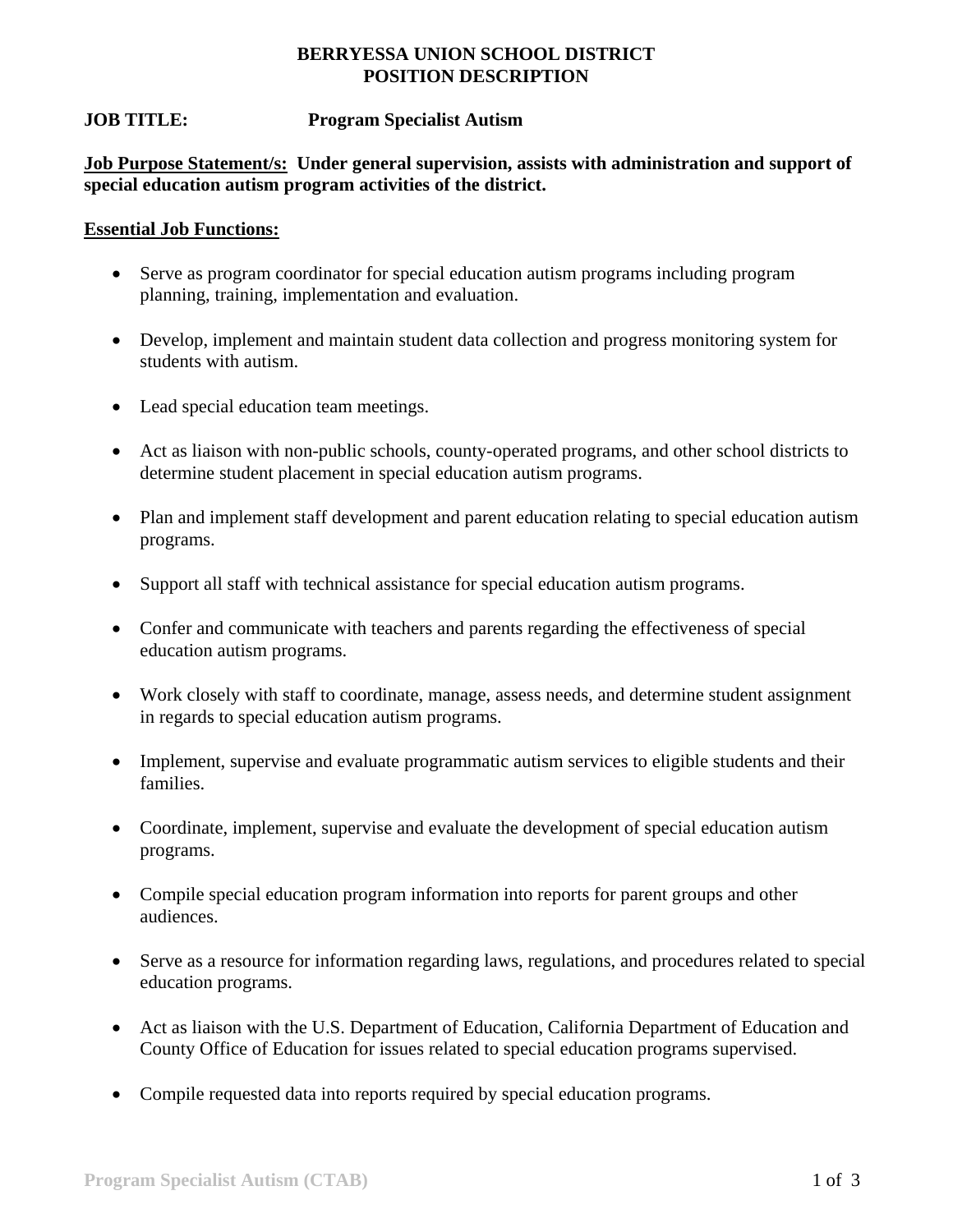## **BERRYESSA UNION SCHOOL DISTRICT POSITION DESCRIPTION**

# **JOB TITLE: Program Specialist Autism**

### **Other Job Functions:**

- Serve on committees or task forces relevant to special education.
- Research materials and latest studies relevant to special education.
- Prepare and submit reports.
- Perform other related duties as assigned.

#### **Job Requirements - Qualifications:**

#### **Education and Experience Requirements:**

- Master's degree preferred.
- Experience in working with children (ages 4-14) preferred.
- First Aid and Cardiopulmonary Resuscitation Certificates preferred.
- Experience in designing accommodations and modifications for students with autism; analysis of assessment results.
- Experience in monitoring student behaviors and progress.
- A minimum of three years of experience in special education autism programs preferred.

#### **Skills, Knowledge, Abilities and/or Physical Requirements:**

- Skills to operate standard office equipment including use of computer applications to enhance essential job functions; communicate clearly and effectively; perform basic clerical functions and arithmetic calculations; use English in both written and verbal form; use correct spelling, grammar and punctuation.
- Knowledge of State and Federal laws and regulations governing special education; school systems and programs, including budgeting systems and purchasing processes; relationships between sites and districts, and between districts and state; mediation and conflict resolution techniques; team building and group process; strategies and methodologies applied in educational settings; principles and techniques of individualized instruction and behavioral management; current trends in education methods for students with exceptional needs; ABA (Applied Behavior Analysis), TEACCH, Natural Play Therapy, floor time, and other methodologies.
- Abilities to maintain confidentiality and handle sensitive information with discretion; work within a changing and demanding environment with unpredictable resources; make effective